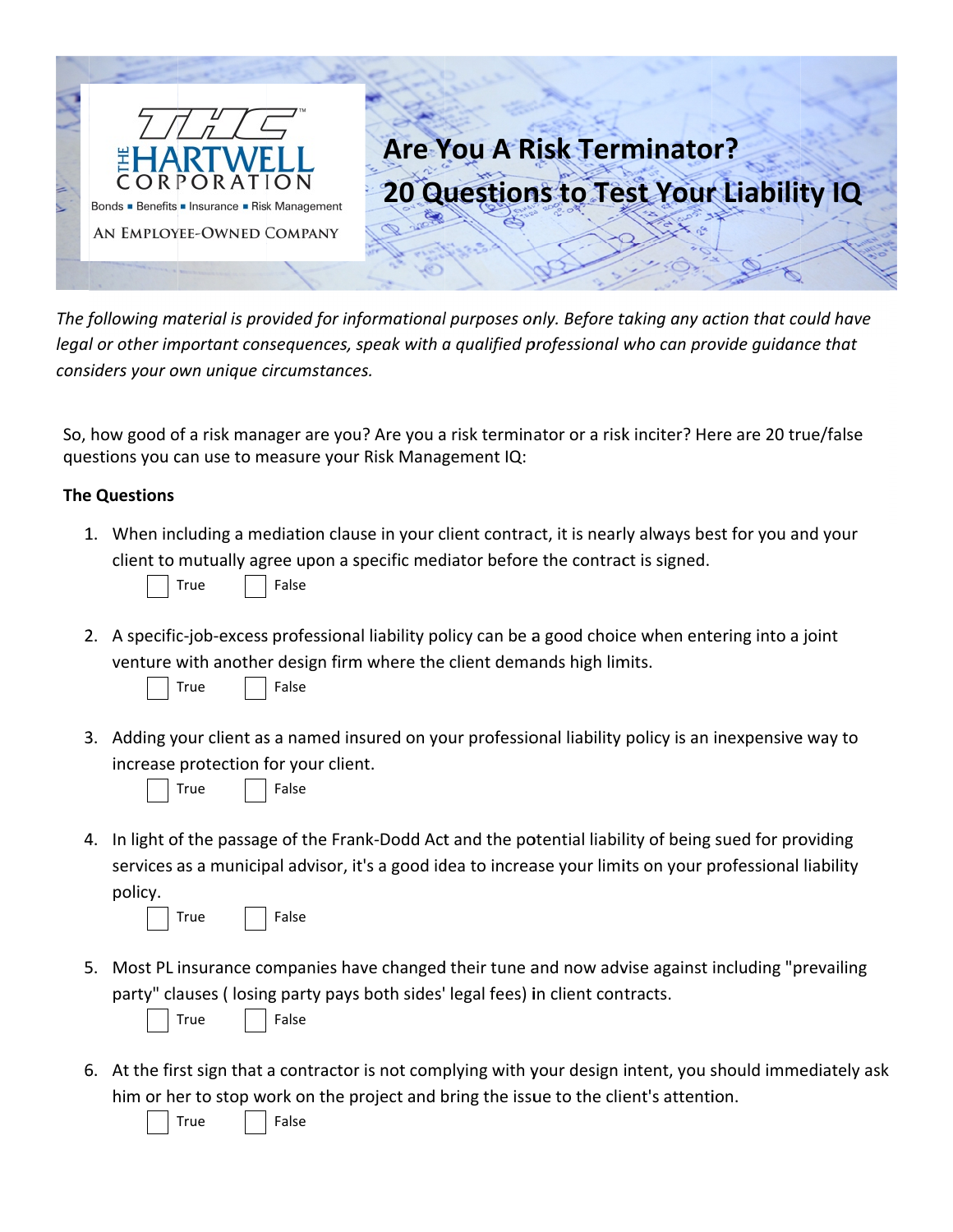7. A split‐limits PL policy is an affordable way for two design firms to share the same insurance policy limits.

True | False

False

8. Broad‐form indemnities in a client's contract should be avoided at all costs.

|  | ۱۱۵ | False |
|--|-----|-------|
|--|-----|-------|

9. It is currently illegal for architects and engineers to use drones (unmanned aircraft) for commercial purposes.

| <b>True</b> |  |
|-------------|--|
|             |  |

10. Cyber liability insurance not only covers damages to third parties due to compromised identity or financial information, privacy leaks, and transmission of computer viruses, it can help cover the costs for public relations work incurred to help restore your reputation.



11. When working overseas in countries like France and Egypt that impose decennial liability, it is crucial to have a clause in your client contract that clearly states you are not liable for this exposure.

|  |  | False |
|--|--|-------|
|--|--|-------|

12. Poor communications is the #1 nontechnical cause of claims.

|  |  | rue |  | False |
|--|--|-----|--|-------|
|--|--|-----|--|-------|

- 13. Multiple prime projects create a hornet's nest of liabilities and should be avoided at all costs. True False
- 14. If your professional liability insurance policy lapsed in 2013, but you purchased a new policy in 2015, a new claim against design services you provided in 2012 may not be covered by your new policy. True False
- 15. Always wait until a formal claim is filed against your firm before reporting a problem to your insurance company. Otherwise, your premiums may go up.

|  | ۱۱۵ | False |
|--|-----|-------|
|--|-----|-------|

16. Employee Practice Liability Insurance only covers claims against your firm by current and former employees.

|  |  | ≏<br>.,<br>г. |
|--|--|---------------|
|--|--|---------------|

False

- 17. It is advisable to have a contract clause stating you do not owe a fiduciary duty to your client. True | False
- 18. One of the best ways to reduce the risk of a fast‐track project is to get your client to lower its expectations.

True | False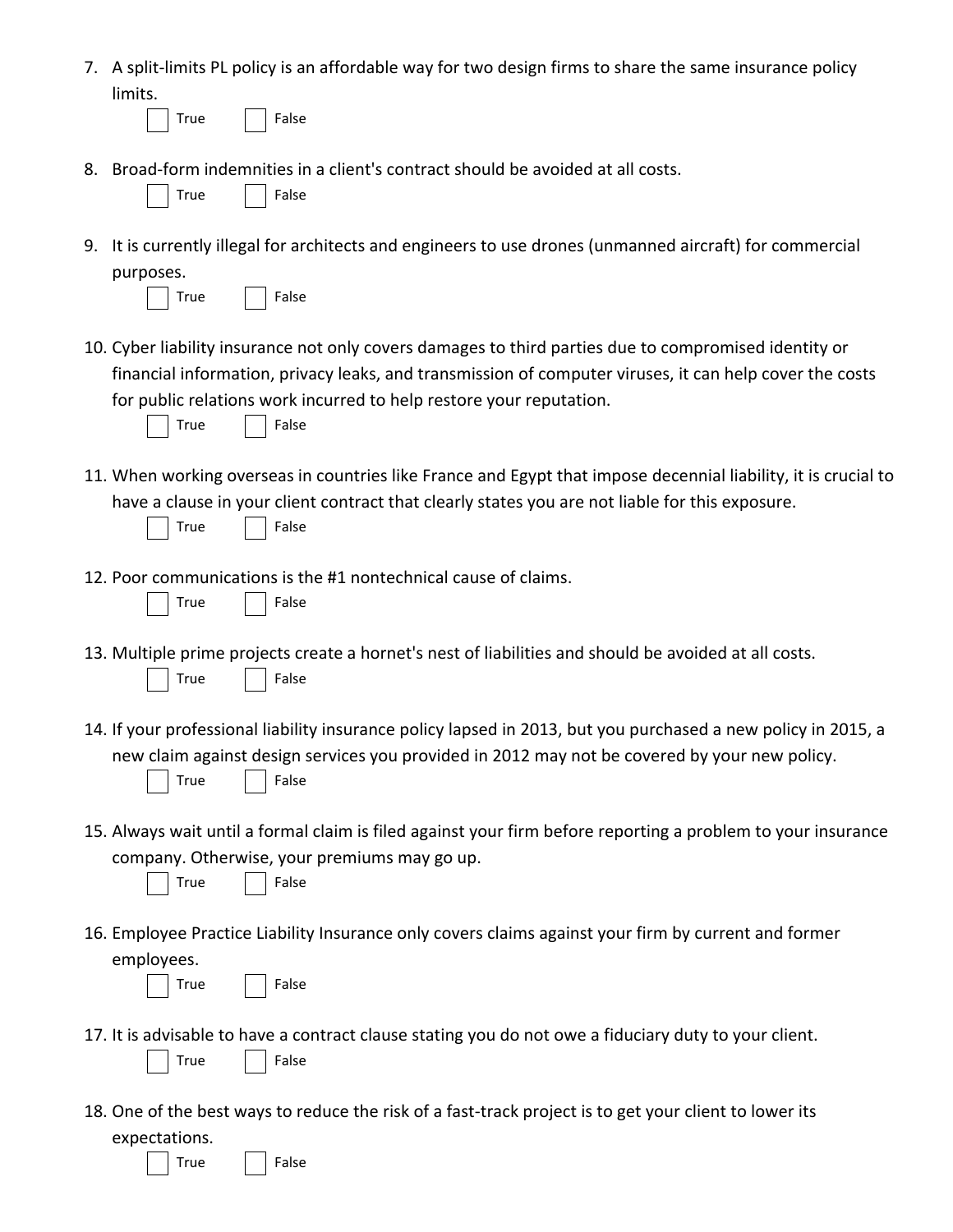19. Threatening to sue a client for late payment of services is one of the most effective ways to ensure you get paid on time in the future.

| False<br>rue) |
|---------------|
|---------------|

**20.** When drafting your scope of services, you should only list those specific services you have agreed to perform for a fee.



## **The Answers**

- 1. *False.* It is generally recommended that the mediator be selected only after a dispute arises. This allows you to select a mediator that has expertise in the subject of the specific dispute at hand.
- 2. *True.* With specific‐job excess coverage, each party to the joint venture could maintain its current limits on their practice PL policy while purchasing an endorsement that provides a separate higher limit to cover the joint venture project.
- 3. *False.* If your client were added as an additional insured on your PL policy it could jeopardize their coverage since, in the event it filed a claim, it would be suing itself.
- 4. **False.** The 2013 ACEC Survey of Carriers indicated nearly all PL carriers have no intention of covering municipal advisory services as defined by Dodd‐Frank under their policies.
- 5. *True.* Since you would not normally be liable for another party's legal expenses in absence of a prevailing party contract clause, those costs might not be covered unless specifically stipulated in your policy.
- 6. *False.* In no instance should a project representative demand a contractor to stop work unless it is an issue of imminent danger to the safety or lives of people on the site. A stop work order can be interpreted as taking control of construction means and methods and greatly expand the design firm's liabilities.
- 7. *False.* With a split‐limits policy, a design firm has an annual policy limit for a single claim and a higher aggregate limit that covers all claims in the policy year. For instance you may have a \$2 million annual limit per claim, but an annual aggregate limit of \$5 million.
- 8. *True.* Broad‐form indemnities can make a design firm responsible for almost any problem that befalls its client during the project, whether or not the designer was negligent.
- 9. *False.* As of the writing of this test, businesses are generally prohibited from using drones for commercial purposes. However, under Section 333 of the FAA Modernization and Reform Act of 2012, architects, engineers, and others can file for an exemption from current federal regulations on a case‐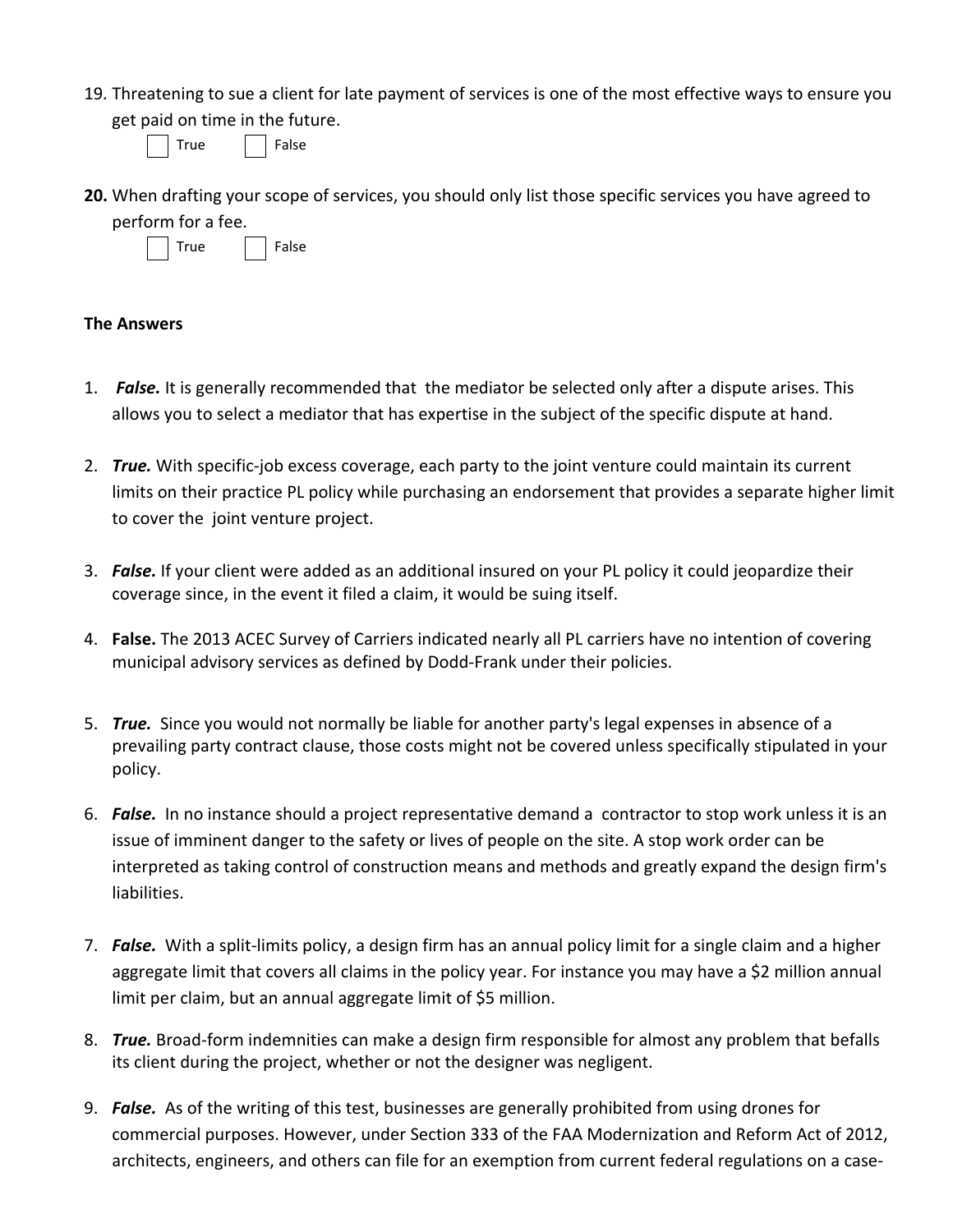by-case basis and, if granted the exemption, use drones for commercial purposes.

- 10. *True.* While cyber liability policies differ from insurer to insurer, many do cover public relations expenses incurred to mitigate negative publicity.
- 11. *False.* You can't eliminate decennial liability through contracts with either the owner or your subconsultants. If you perform work in a country where decennial liability is in effect, you are exposed to this form of strict, joint‐and‐several liability.
- 12. *True.* A study of more than 17,000 closed claims published by insurer XL Catlin showed that communication failures were a contributing factor in nearly a third of all claims, making it #1 on the list.
- 13. *False.* While it is true that multi‐prime projects can cause overlapping responsibilities and liabilities if poorly managed, they can be a viable delivery method for complex or multi-stage projects. This is especially true when the client has extensive experience managing multiple primes and/or contractors or hires a professional project coordinator.
- 14. *True.* To keep your retroactive date in force and have prior acts coverage, you normally must maintain continuous coverage. If you go uninsured for a period of time and then get a new PL policy, you could lose coverage for your acts prior to the new policy's inception date. Be aware, however, that you may be able to purchase prior acts or "tail" coverage.
- 15. *False.* Most insurance companies do not consider an incident report as a claim unless a formal demand for money or services is made. Smart insurance carriers understand it is in their best interest to encourage early reporting and don't "ding" you for reporting an incident that never becomes a claim.
- 16. *False.* EPLI provides protection against claims made by current employees, former employees, *and* potential employees. It covers claims based on discrimination, wrongful termination, sexual harassment, and other employment‐related allegations.
- 17. *True.* Have your attorney draft language in your contract that confirms neither you nor any of your subconsultants have offered any fiduciary service to the client and no fiduciary responsibility shall be owed to the client as a consequence of entering into an agreement to provide design services.
- 18. *True*. Educate your clients on the risks of fast-tracking a project and bring expectations in line with reality. There should be an understanding that some changes, delays, modifications, reconstructions and extra costs are the norm, not the exception, with fast-track.
- 19. *False.* Sue a client for fees and you'll likely face a countersuit from your client for errors or omissions in your services, whether warranted or not. A better way to ensure timely payment for your services is contract language that allows you to suspend your services after a specified period of nonpayment for undisputed fees.